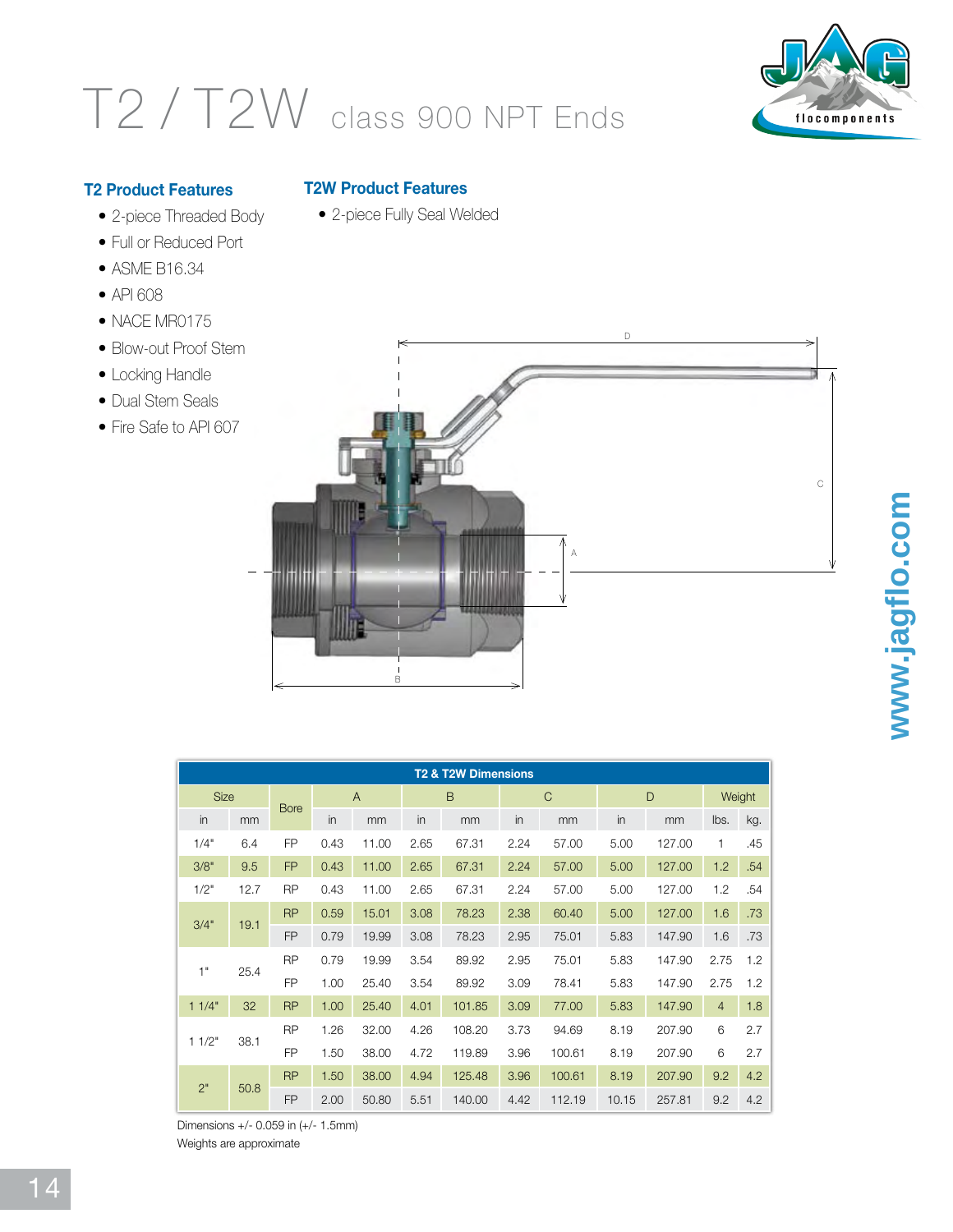

| T2 & T2W 900 BOM |                      |                |             |               |                 |  |  |  |
|------------------|----------------------|----------------|-------------|---------------|-----------------|--|--|--|
| NO.              | <b>PARTS</b>         | QTY            | <b>NACE</b> | LOW TEMP NACE | STAINLESS STEEL |  |  |  |
| 1                | Body                 |                | <b>WCB</b>  | <b>LCC</b>    | CF8M            |  |  |  |
| $\overline{2}$   | End Cap              | 1              | <b>WCB</b>  | <b>LCC</b>    | CF8M            |  |  |  |
| 3                | Ball                 | 1              | CF8M        | CF8M          | CF8M            |  |  |  |
| $\overline{4}$   | Seat                 | $\overline{2}$ | <b>RTFE</b> | <b>RTFE</b>   | <b>RTFE</b>     |  |  |  |
| 5                | Gasket               | 1              | Graphite    | Graphite      | Graphite        |  |  |  |
| 6                | <b>Stem</b>          | 1              | 316 SS      | 316 SS        | 316 SS          |  |  |  |
| $\overline{7}$   | <b>Thrust Washer</b> | 1              | <b>RTFE</b> | <b>RTFE</b>   | <b>RTFE</b>     |  |  |  |
| 8                | <b>Stem Packing</b>  | 1              | Graphite    | Graphite      | Graphite        |  |  |  |
| 9                | Packing Nut          | 1              | 304 SS      | 304 SS        | 304 SS          |  |  |  |
| 10               | Handle               | 1              | 304 SS      | 304 SS        | 304 SS          |  |  |  |
| 11               | Lock Washer          | 1              | 304 SS      | 304 SS        | 304 SS          |  |  |  |
| 12               | <b>Stem Nut</b>      | 1              | 304 SS      | 304 SS        | 304 SS          |  |  |  |
| 13               | Locking Device       |                | 304 SS      | 304 SS        | 304 SS          |  |  |  |